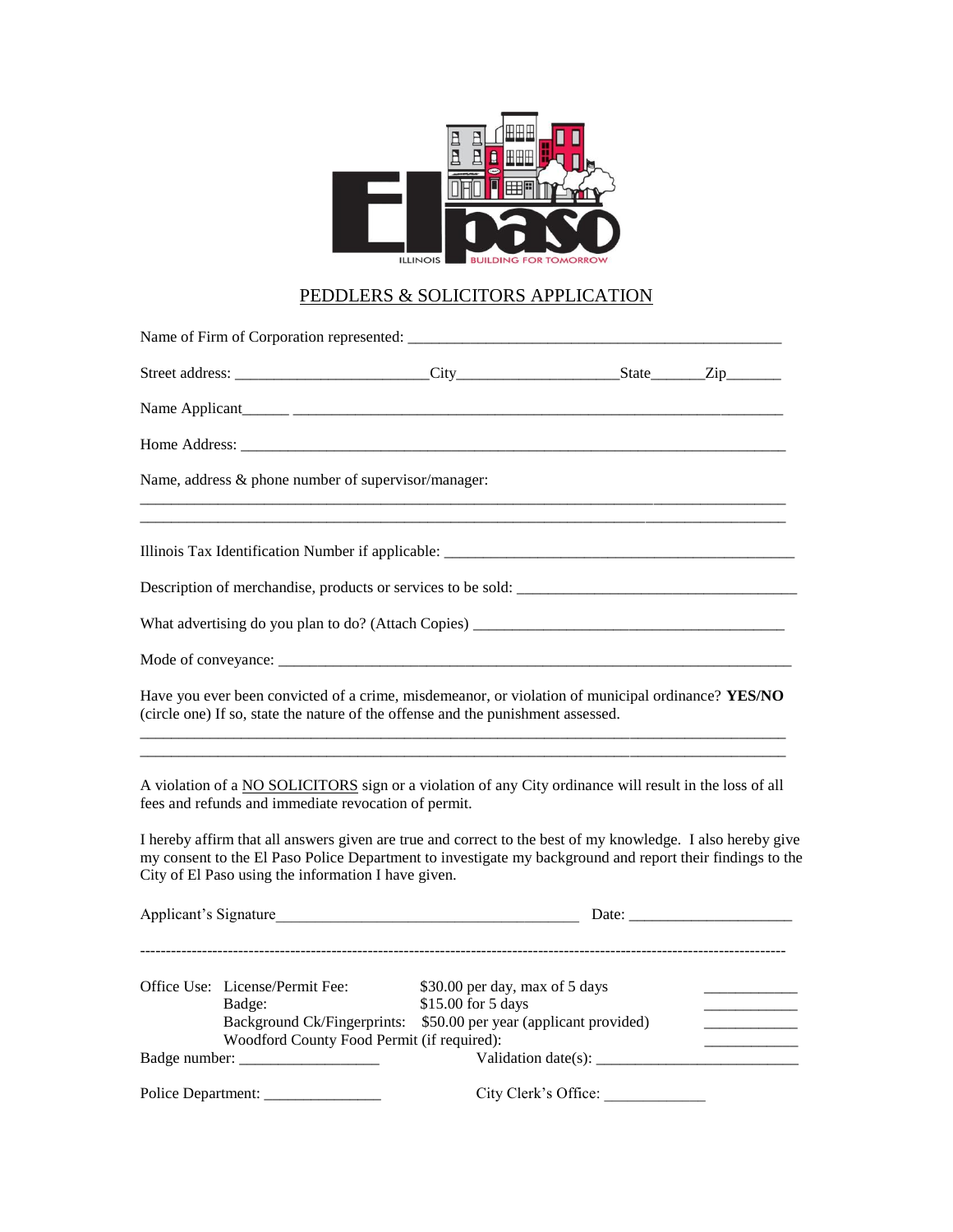

**PEDDLERS & SOLICITORS**

# **Definitions.**

The following words, terms and phrases, when used in this article, shall have the meanings ascribed to them in this section, except where the context clearly indicates a different meaning: *Peddler* includes any person, whether a resident of the city or not, traveling by foot, automotive vehicle or any other type of conveyance, from place to place, from house to house or from street to street, carrying, conveying or transporting any goods, wares, or merchandise, offering and exposing the same for sale, barter or exchange, or making sales and delivering articles to purchasers, or who, without traveling from place to place, sells, offers for sale, barters or exchanges the same from an automotive vehicle or other vehicle or conveyance; provided that one who solicits orders and as separate transaction makes deliveries to purchasers as part of a scheme or design to evade the provisions of this article shall be deemed a peddler subject to the provisions of this article. The word "peddler" shall include the words "hawker" and "huckster."

## **Badge.**

The city clerk shall issue to each licensee under this article at the time of the delivery of his permit, a badge bearing the words "licensed vendor". Such badge shall be worn by the licensee on the front of his outer garment in such a way as to be conspicuous during the time such licensee is engaged in the conduct of the business so licensed.

# **Prohibited acts; penalty.**

If any person licensed under the provisions of this article is found guilty of any fraud, cheating, misrepresentation or imposition or violation of any other provision while engaged in peddling; or peddles any other kind of goods, wares, merchandise or articles or uses in peddling any other mode of conveyance than specified in the license or employs more persons than specified in the permit to engage in such peddling enterprise or at any time, peddles with more than one vehicle of the kind specified in the permit, such person shall forfeit the application fee and forfeit the permit and badge.

#### **Exceptions.**

The provisions of this article shall not apply to officers or employees of the city, county, state, or federal government, or to any subdivision thereof, when on official business, or to persons engaged in soliciting for charitable or religious organizations.

#### **Registration Required.**

It is unlawful for any person to engage in business as a solicitor, calling at residences without the previous consent of the occupant for the purposes of soliciting orders, sales, subscriptions, or business of any kind or seeking information or donations without first having registered in the office of the city clerk. The registrant shall give his complete identification, his signature, the name of his employer, the nature of the products or services in which he is interested, the names of the manufacturers of such products, or of the organization which he is representing, and the proposed method of operation in the city.

## **Fee.**

The application and the fee stated on the application should be paid to the city clerk. Door-to-door soliciting shall only be conducted Monday through Saturday from 9:00 a.m. to 7:00 p.m. All door-to-door soliciting, and canvassing is prohibited on Sunday's and Federal Holiday's.